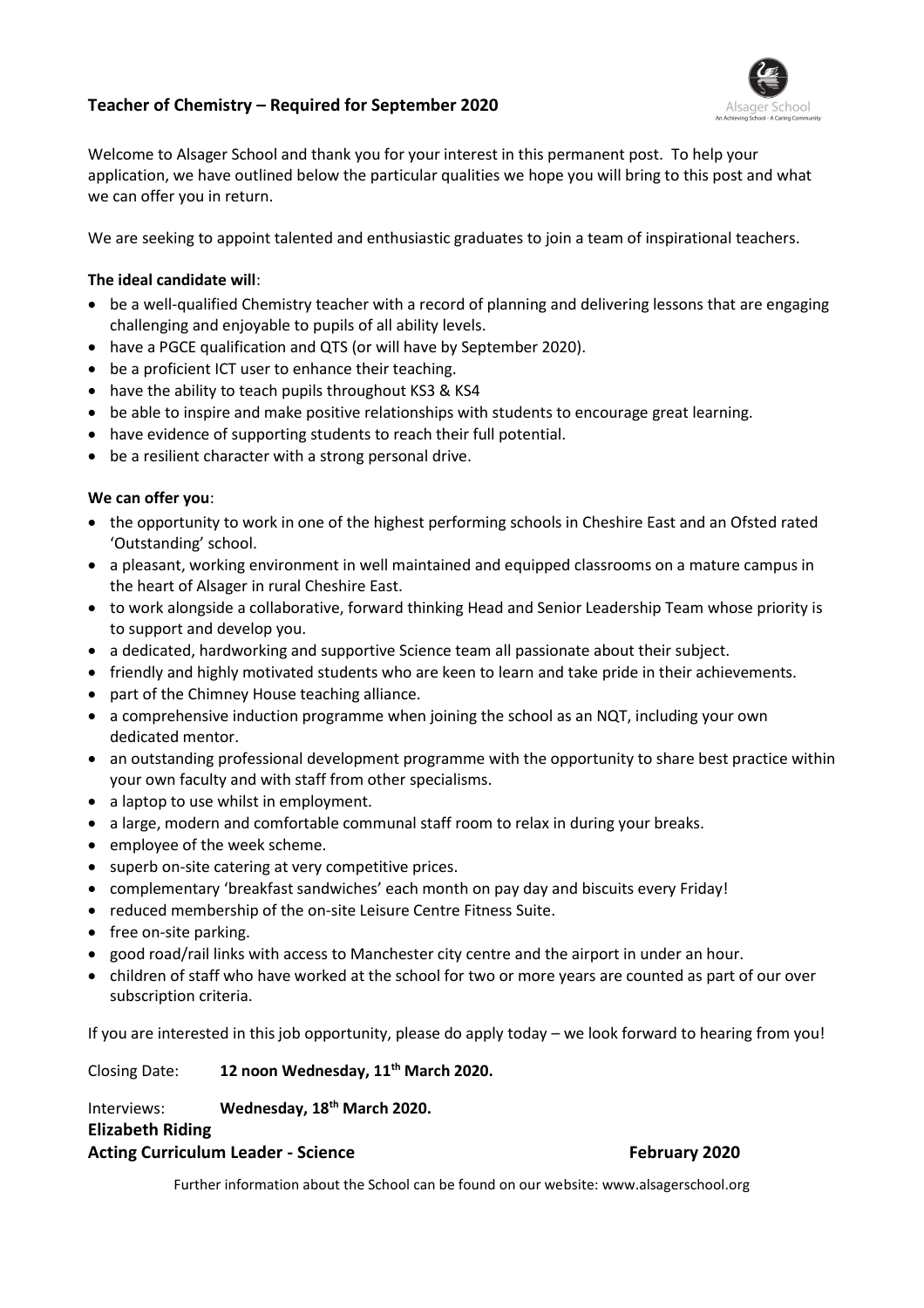# **PERSON SPECIFICATION**



# **Job Title: Teacher of Science/Chemistry**

The Governors are seeking to appoint a graduate who is able to demonstrate th**e** following qualities and experience:

| <b>CRITERIA</b>               | <b>ESSENTIAL</b>                                                                                                                                                                                                                                            | <b>DESIRABLE</b>                                                                                   |
|-------------------------------|-------------------------------------------------------------------------------------------------------------------------------------------------------------------------------------------------------------------------------------------------------------|----------------------------------------------------------------------------------------------------|
| <b>Qualifications</b>         | Well qualified graduate.<br>Qualified teacher, or expect to gain QTS                                                                                                                                                                                        | Evidence of continuing professional<br>development.                                                |
|                               | by the start of the contract.                                                                                                                                                                                                                               | Awareness of current syllabus development.                                                         |
| <b>Experience</b>             | Experience of teaching across the 11-16<br>age range.<br>Proven record or evidence from<br>teaching practice of potential to help<br>students reach high standards of<br>learning and achievement.                                                          | Experience of teaching KS5.<br>Understand the importance of the pastoral<br>role of every teacher. |
| Knowledge                     | High standard of subject knowledge.<br>Knowledge of current developments in<br>Teaching & Learning.<br>Understanding and use of strategies to<br>raise achievement.<br>Desire and potential to teach chemistry<br>to A Level                                | Experience and understanding of helping low<br>achievers.<br>Ability to teach Chemistry to KS5     |
| <b>Personality</b>            | Demonstrate a positive & enthusiastic<br>outlook.<br>Ability to inspire & motivate students<br>and peers.<br>Commitment to safeguard & promote<br>the welfare of children.<br>Pleasant manner.                                                              | Self confidence.<br>Flexibility/adaptability                                                       |
| <b>Special Aptitudes</b>      | Professionalism/integrity.<br>Good communication skills.<br>Work with energy, commitment and<br>good humour.<br>Be an effective team member.<br>Play full role in departmental<br>development, especially contributing to<br>teaching & learning materials. | Ambitious and keen to undertake continuing<br>professional development.                            |
| Personal<br><b>Attributes</b> | Desire to contribute to and be involved<br>in the wider life of the school.<br>Good record of attendance and<br>punctuality.                                                                                                                                |                                                                                                    |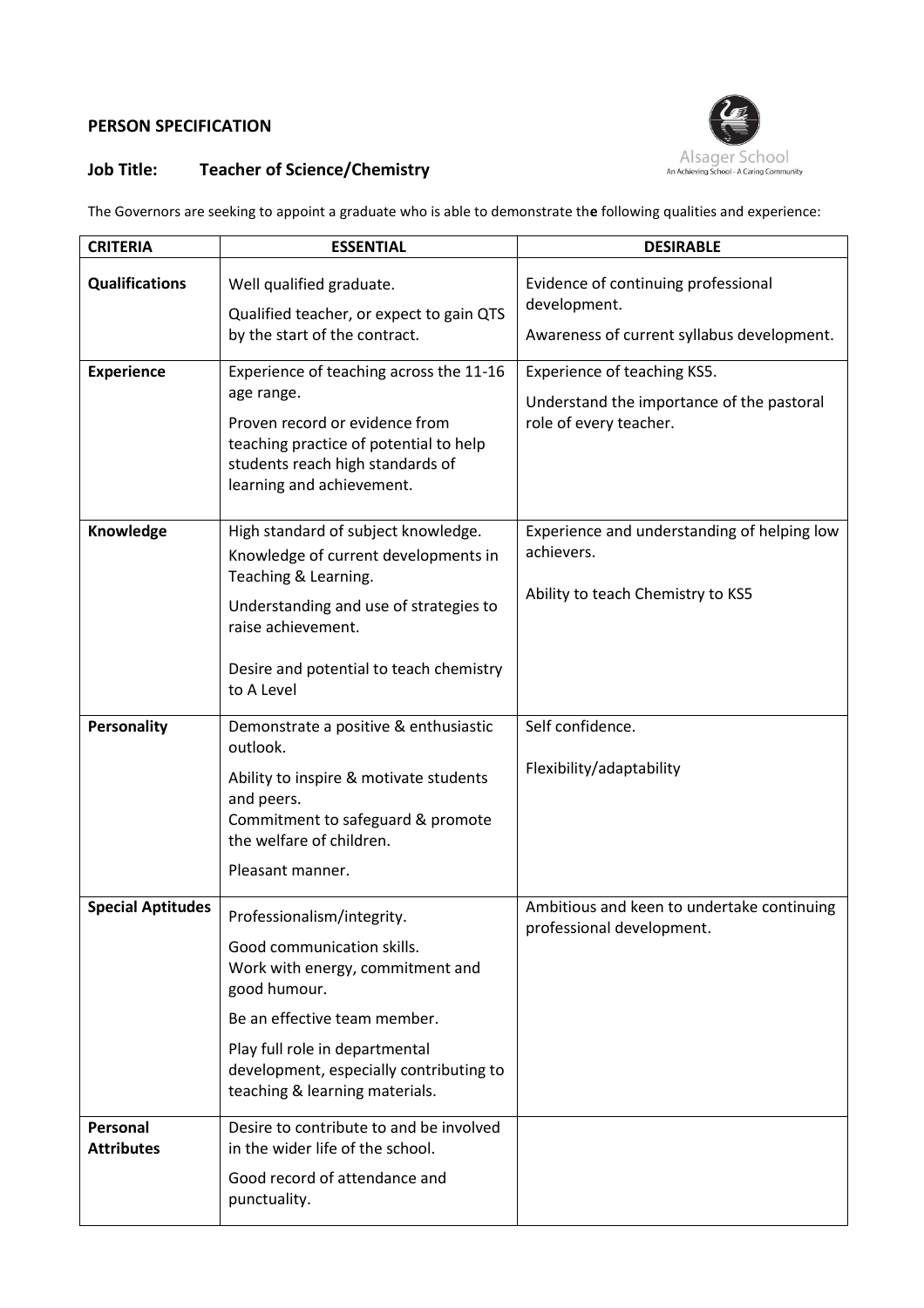

# **Science at Alsager School**

The Science Faculty currently comprises thirteen full-time and two part-time teachers, supported by 2 full-time and 3 part-time; term-time technicians. The Faculty is led by a Curriculum Leader, who is assisted by a Deputy and an Assistant Curriculum Leader. It is housed on three floors of the Andrews building in eleven well-equipped laboratories, two of which are brand new. Results at KS3, GCSE and AS/A2 are extremely good and science is a very popular subject at all levels. All labs have data projectors or interactive screens, linked to the school network, with access to the internet.

There is a considerable emphasis on practical work where appropriate, with students working in small practical groups. At key stage 3 we have written a scheme of work based on Exploring Science. At GCSE, we deliver trilogy combined science and the separate sciences (AQA). All staff are expected to become involved in preparing schemes of work, often working cooperatively on the developments.

At A level we offer Biology, Chemistry, Physics and Applied Science (AQA). All 'A' level subjects occupy 10 hours teaching time per fortnight. Students are expected to take responsibility for their own learning and to make substantial use of the LRC. There are currently 2 groups of Chemistry, Physics and Biology in both years 12 and 13 and 1 group of Applied Scientists in each year.

The School, and in particular Science, has an extremely enviable success rate at both GCSE and 'A' level, with a pass rate in most years in excess of 80% at GCSE. At 'A' level Chemistry in 2019, 60% of students achieved A\* - B grades, Biology 64.3% and Physics 52.9%. In most years 100% of students achieve a pass at grades A-E in Science. Many of our students move on to follow degree courses, with a regular cohort going on to Cambridge and Oxford.

The successful candidate will be expected to teach all aspects of Science to KS3, and KS4 with the support of colleagues within the faculty. Candidates will be expected to demonstrate their flair for the subject and their ability to motivate others, along with an exceptional commitment to the quality of teaching and learning of all students.

These are exciting times in the development of the science curriculum and the person appointed will be expected to work co-operatively as part of a team in all aspects of developmental work, including contributing to schemes of work.

We look forward to appointing staff who are keen to become involved within all aspects of the science faculty and school life in general.

Further information about the school may be obtained from our website at [www.alsagerschool.org](http://www.alsagerschool.org/)

**Elizabeth Riding Acting Curriculum Leader February 2020**